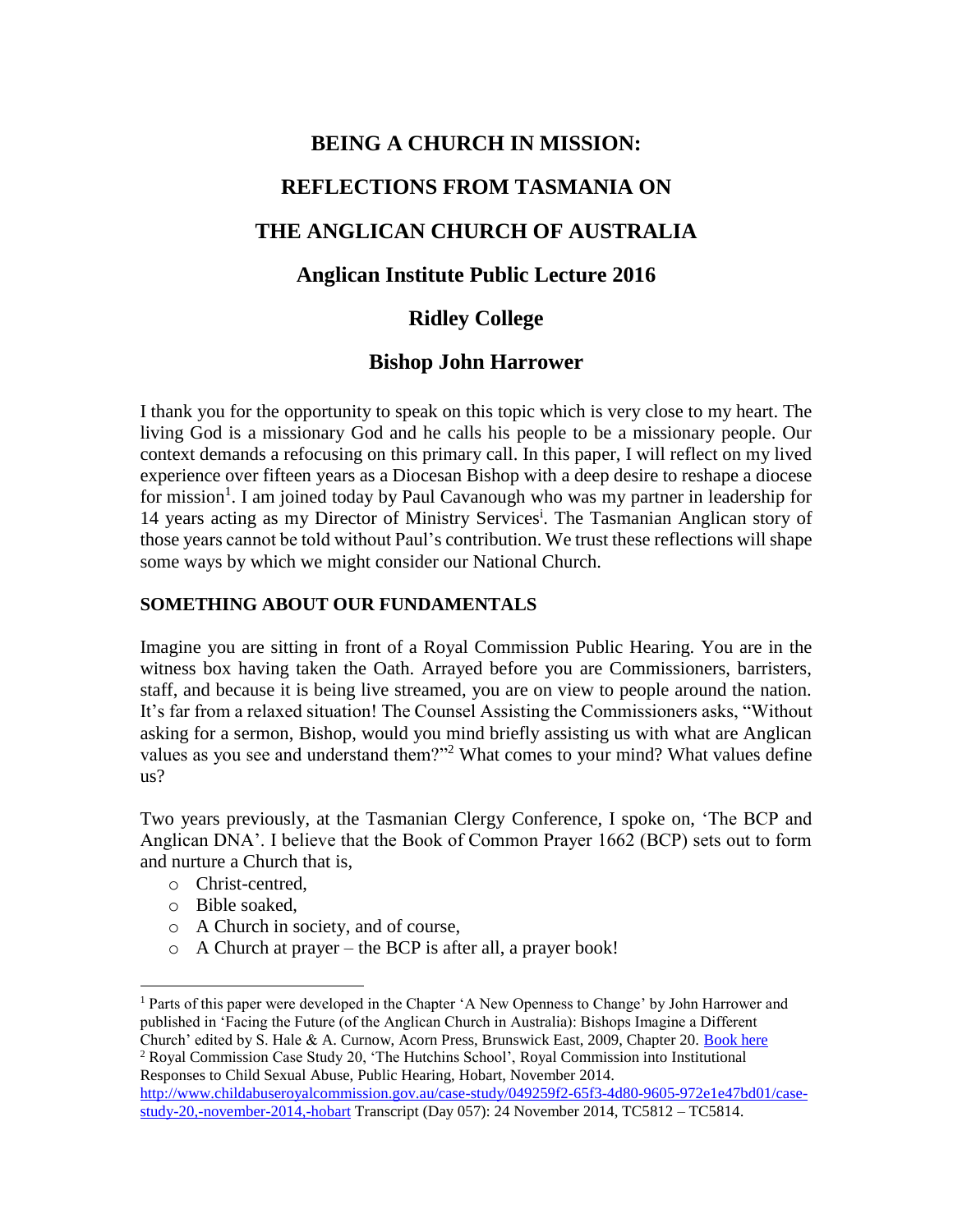But that was at an Anglican Clergy Conference: a Royal Commission is a legal forum. What gains gravitas at a legal forum? Yes, legal documents. The Anglican Church of Australia has a legal document: its Constitution<sup>3</sup>. How do you imagine the Constitution of the Anglican Church of Australia begins? It begins with '*Fundamental Declarations*':

- 1. "The Anglican Church of Australia, being a part of the One Holy Catholic and Apostolic Church of Christ, holds the Christian faith as professed by the Church of Christ ... in particular as set forth in the … Nicene Creed and Apostles' Creed."
- 2. "This Church receives all the canonical scriptures of the Old and New Testaments as being the ultimate rule and standard of faith given by the inspiration of God and containing all things necessary for salvation."
- 3. "This Church will ever obey the commands of Christ, teach His doctrine, administer His sacraments of Holy Baptism and Holy Communion, follow and uphold His discipline and preserve the three orders of bishops, priests and deacons in the sacred ministry."

I shared this as best I could with the Royal Commission<sup>4</sup>. I believe we need to share the 'Fundamentals' energetically with our Christian communities and embed these values in our worship, fellowship and mission. These fundamentals resonate with the aims and character of the BCP, as outlined previously. On these fundamentals we, the Anglican Church of Australia, participate in God's work in the world. These fundamentals are strong enough to support new ways of being God's people.

In all our endeavours we trust in God's passion and faithfulness to build His Church. Referring to Jesus' response to Peter's "You are the Christ, the Son of the living God" (Mathew 16:15-18), John Piper comments,

'The mission and life of our church is not ultimately dependent on human initiative or human wisdom or human perseverance. It is ultimately dependent on the power and wisdom and faithfulness of the risen and living Christ to keep this promise: "I will build my church." Not, "You will build my church." Or, "Missionaries will build my church." Or, "The clergy will build my church." But, "I will build my church." Christ has an unwavering commitment to gather his church from all the peoples of the world.<sup>5</sup>

In the fifteen years I served as a Diocesan Bishop, I can assure you that there were times of struggle. That struggle was always within the context of moments of grace when God revealed the building of his church, person by person, minister by minister, grace and mercy in abundance.

 $3$  The Standing Committee of the General Synod of the Anglican Church of Australia, 'The Constitution Canons and Rules of the Anglican Church of Australia', The Anglican Church of Australia Trust Corporation, 2014.

<sup>4</sup> Op.cit., Case Study 20, 'The Hutchins School', Royal Commission into Institutional Responses to Child Sexual Abuse, Public Hearing, Hobart, November 2014.

<sup>&</sup>lt;sup>5</sup> John Piper, 'I will build my church from all peoples, [http://www.desiringgod.org/messages/i-will-build](http://www.desiringgod.org/messages/i-will-build-my-church-from-all-peoples)[my-church-from-all-peoples](http://www.desiringgod.org/messages/i-will-build-my-church-from-all-peoples) viewed 28 March 2016.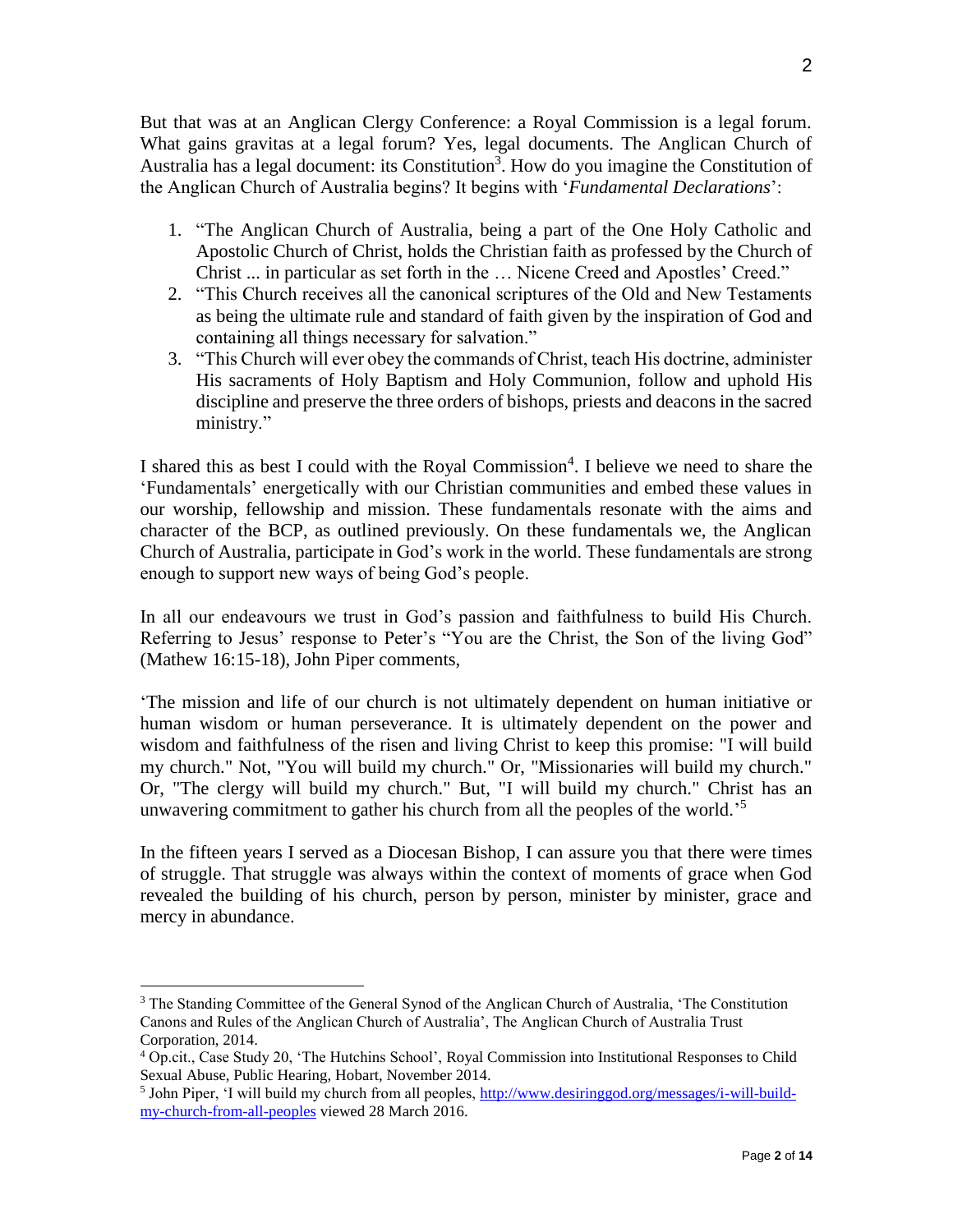One evening at an ordination enquirers' retreat, an enquirer said, "Just tell me what hoops I need to jump through and I will jump. My burden is to make disciples of Jesus." Within three months he was enrolled here at Ridley Melbourne and three years later, with an amazing wife at his side who had also been studying at Ridley, that passion to make disciples of Jesus was to be expressed in rural Tasmania.

Our part, the Anglican Church of Australia's part, is to bring all that we are in Christ to the place in which we live. The Apostle Paul greets the Colossian Church, '… to the saints … in Christ, in Colossae' (Col. 1:2). In Tasmania, our desire was to be in Christ in Tasmania.

## **SOMETHING OF OUR CHALLENGE**

Two decades of National Church Life Surveys (NCLS) have provided a shocking reality check grimly detailing the critical decline of the Anglican Church of Australia. The Surveys remind us that we live in a time when Christian ministry is complex.

The Anglican Church of Australia (ACA) faces numerous national challenges:

- 1) Australia has growing urban but declining rural population.
- 2) Australia has growing urban suburbs without land allocated for religious purposes.
- 3) Christians are a declining proportion of the Australian population.

The Anglican Church of Australia itself:

- 4) Has a declining share of the Christian population of Australia.
- 5) Struggles to maintain commitment to voluntary work in the local community, but is determined to do so.
- 6) Has a terrible history of child sexual abuse by clergy, but many in the community still regard the Anglican Church highly.
- 7) Is structured traditionally and largely populated by traditional actors.
- 8) Has a national structure with limited authority and resources.
- 9) Has 23 Dioceses, each one with limited authority but significant accountability.
- 10) Has Dioceses which vary widely in resources and culture.
- 11) Has a Parish culture which is largely parochial (congregational).
- 12) Struggles to work collaboratively across parishes, dioceses and provinces; and in a diocese across parishes and agencies (eg. welfare, school, and chaplaincies).
- 13) Originated, and supports, the work of Anglicare across Australia, one of the largest Non-Government Organisations (NGOs) in the family service sector.

In addressing these challenges, I have sought earlier in this paper to highlight three key principles:

- 1. This is God's work. God is building his church.
- 2. Don't lose sight of the Fundamentals.
- 3. Have a go! Let's do some hoop jumping together!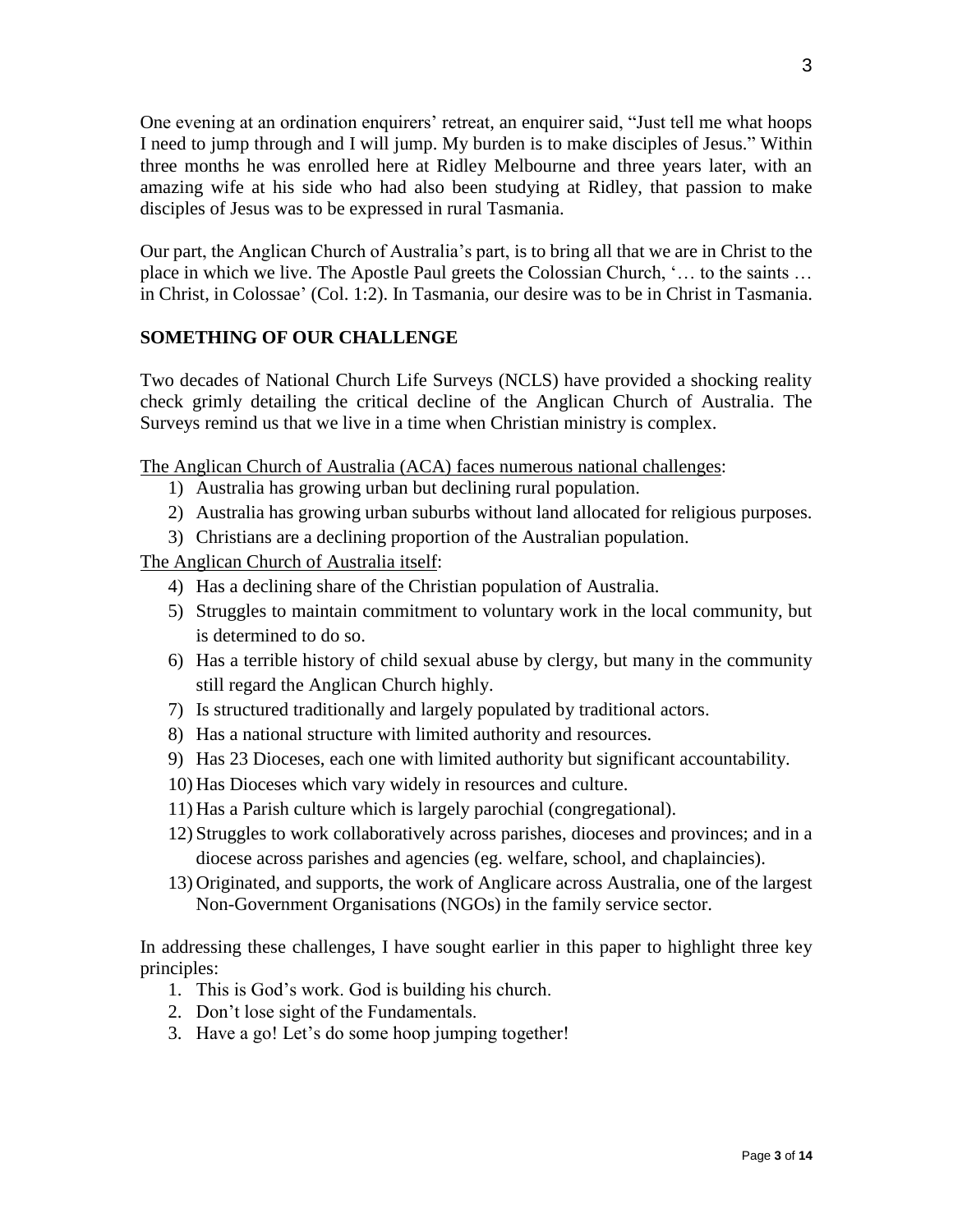#### **SOMETHING ABOUT TASMANIA**

Tasmania is an island state of Australia with a population of 500,000. According to the Australian Bureau of Statistics (ABS), the population centres are greater Hobart (207,000), greater Launceston (104,000) and Burnie/Devonport (80,000), with the remainder of the population spread in smaller towns and rural districts across the state.<sup>6</sup> The population pattern has resulted from geographical, historical and commercial factors that have led to a large number of small but significant centres developing across the state. The Anglican Church also has strong links to the development of the state. Tasmania has a high proportion of its population on welfare. In that sector of Tasmania, Anglicare is the largest NGO in the State, well respected in the community and endorsed by government.

In the ABS 2006 Census some 160,000 Tasmanians declared themselves to be Anglican. Sadly, only 3,000 of them would find themselves in Anglican worship centres on any Sunday morning. The nineteenth-century mission strategy to have a church building and priest within easy walking distance of every Anglican has left a legacy of church buildings and parishes scattered across the state. Following some rationalisation, there are now currently 43 parishes with 115 worship centres in active use. The decade of evangelism in the 1990s saw church attendance in Tasmania decline by 30 per cent. The Anglican Church of Tasmania faces critical decline.

Many Anglicans have taken these and similar challenges seriously. The key question is whether this brings an openness to deep change that will bring new life, or tolerable minor adjustments that makes slow death more palatable.

In the words of Quinn and Caza, 'deep change is transformational change.'<sup>7</sup> The evidence of an openness to transformational change is found where leaders are stepping out of institutionalised culture where protecting the *status quo* has been paramount, and stepping towards refocusing on the church's biblical mandate as God's mission agency. These leaders are committed to the reality that 'We are not in the business of institutionalising mission; we are in the business of liberating the people of God for mission.<sup>8</sup>

In 1997, Bishop Phillip Newell, then Bishop of Tasmania, reflecting on the NCLS 1996 survey results for the Anglican Church in Tasmania wrote, 'What stands out with clarity is that merely trying to do what we did in the past only better, working harder, pedalling faster, has not turned the ship around. It has, if anything fueled the sense of frustration and failure in our clergy and lay leadership. We need a different way of being church.<sup>'9</sup>

<sup>&</sup>lt;sup>6</sup> ABS, *Tasmania at a Glance*, Commonwealth of Australia, 2008, p. 2.<br><sup>7</sup> R E Quinn & A Caza 'Deen Change' in *Encyclonaedia of Leadersh* 

<sup>7</sup> R.E. Quinn & A. Caza, 'Deep Change', in *Encyclopaedia of Leadership*, Eds. G.R. Goethals, G. Sorenson & J. M. Burns, Sage Publications, Thousand Oaks CA, 2004, p. 326

<sup>8</sup> George Carey, 1996 **'**Looking to the Future' [Archbishop of Canterbury: Presidential Address at ACC-](http://www.anglicancommunion.org/acns/news.cfm/1996/10/30/ACNS1007)[10](http://www.anglicancommunion.org/acns/news.cfm/1996/10/30/ACNS1007) http://www.anglicancommunion.org/acns/news.cfm/1996/10/30/ACNS1007.

<sup>&</sup>lt;sup>9</sup> The Tasmanian Anglican August 1997 p.2.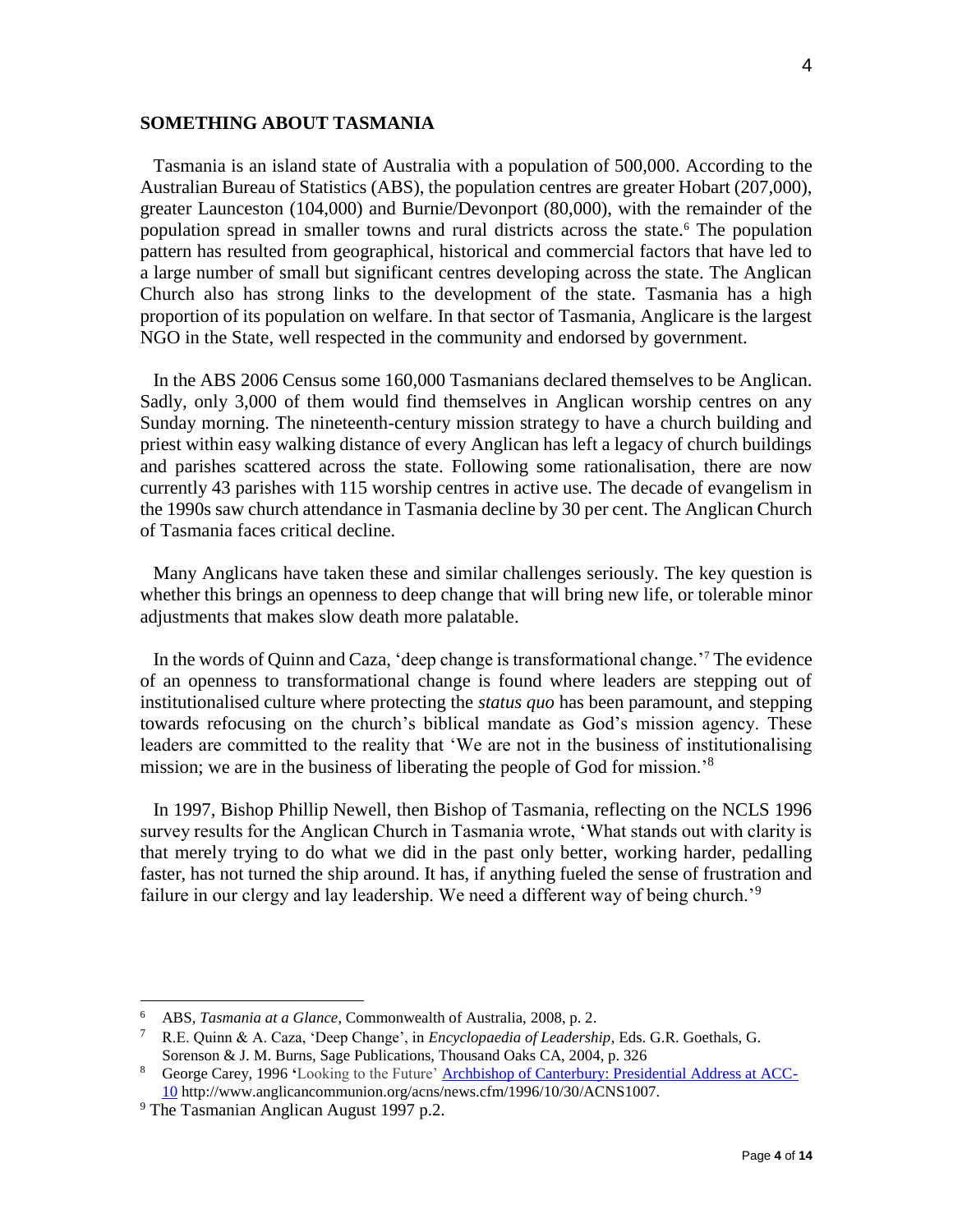#### **SOME THINGS TASMANIAN ANGLICANS TRIED**

What do you do with declining rural parishes? – In Tasmania, the Anglican parish is often the last Christian denomination with physical plant and priest in the region.

Abandon the region or seek alternative patterns of Christian life and ministry? We have,

#### **Explored different patterns of Christian community.**

Over the years 1998 and 1999, the Diocese of Tasmania began to put in place a model of ministry based on Paul's metaphor of the Body of Christ from Ephesians chapter 4. The Council of the Diocese endorsed a vision of 'Every congregation and organisation participating in the mission of God by being a ministering community in which needs are discerned and ministries are identified, called and used.'

In Tasmania in 2000, as the new Diocesan Bishop, I shared the vision of 'Every Tasmanian committed to Jesus Christ', declared that the diocese be known as 'The Missionary Diocese of Tasmania', and challenged every Anglican to live as a 'missionary disciple'. These strong statements of missional intent highlighted the commencement of intentional deep change in the Anglican Church in Tasmania. This forthright approach was criticized by some clerical and lay leaders, as well as the Premier of Tasmania! Yes, expect criticism. We are talking about Jesus Christ!

In a diocesan context, conceptual and visionary thinking needs to be grounded in contextual reality. It was clear in Tasmania that the inherited model of every parish with a priest was simply unsustainable. Overtime we came to acknowledge, bless and order the diversity in our Anglican community within the ordinances of the diocese. We affirmed a local pattern of ministry known as Enabler Supported Ministry and introduced patterns to be known as Anglican Community Districts and Anglican Pastoral Districts.

#### **Explored a missional leadership.**

 $\overline{a}$ 

The mood of the diocese at the end of the 90's decade of evangelism was best described as highly anxious with very low levels of understanding of how to address the reality of critical decline. At this time, the diocese needed to call a new bishop. A deeply conservative community faced the stark reality of 'change or death?' In faith, they decided for change and a bishop with a commitment to mission and evangelism. Tasmania prayed for and called a missionary bishop. At my first synod in October 2000, I concluded my Presidential Address by declaring,

You elected me, trust me. You elected a missionary, let us be missionaries together. You elected an innovator, let us be innovators together. You elected a change agent, let us change together. You elected a missionary bishop, let us be a missionary diocese.<sup>10</sup>

This declaration was met by a standing ovation from synod, leaving me in tears. The diocese was clearly warming to their new leadership.

<sup>&</sup>lt;sup>10</sup> J. Harrower, 'Reaching Tasmanians for Jesus Christ', Tasmanian Synod Keynote Address, Anglican Church in Tasmania, 27 October 2000, [www.anglicantas.org.au/resources-synodaddress2000 /](http://www.anglicantas.org.au/resources-synodaddress2000%20/)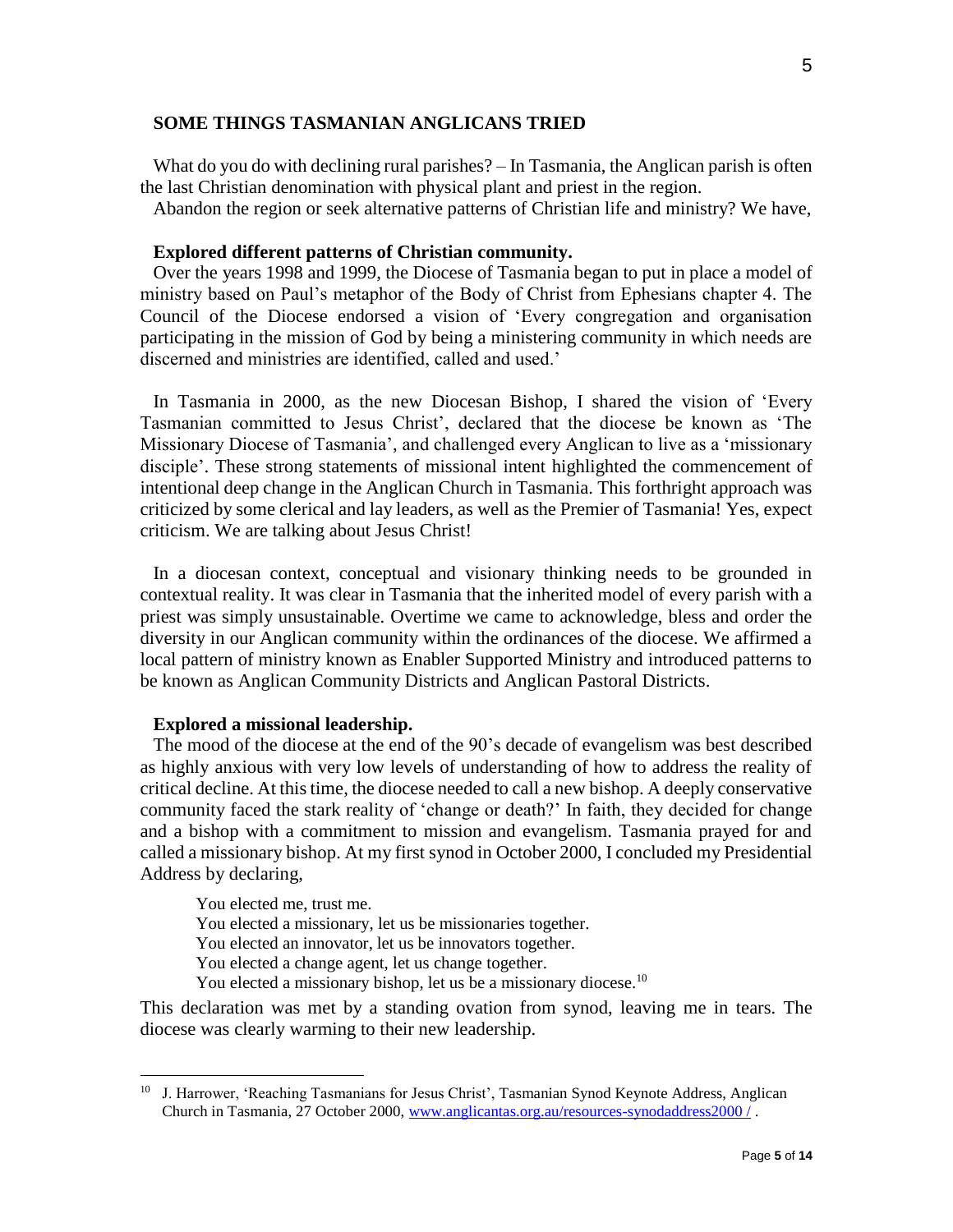In time, I shared the vision for the Anglican Church to be a healthy church transforming the lives of every Tasmanian, and for every Anglican person to be a prayerful activist, enlivened by biblical faith and the power of the Holy Spirit.

#### **Explored a willingness to take risks.**

My initial slogan for the diocese 'All Tasmanians committed to Jesus Christ' clearly expressed a commitment to deep and transformational change. Obviously, if every Tasmanian was to know of Jesus Christ a lot needed to change in the Anglican Church. In very general terms, an environment of high levels of anxiety about the future of the church, with very low levels of understanding of how to address the issues, is not conducive to strategic planning but is an ideal environment for the entrepreneurial strike.

But there is a danger here of ego and insensitivity. Leadership in the way of Christ sees to 'knowing where God wants people to be and taking the initiative to use God's methods to get them there in reliance on God's power.'<sup>11</sup>

We decided to leverage every piece of episcopal authority toward these priorities. We assessed risk, we sought to be risk literate, and became convinced that there are risks worth taking. In this environment, with this conviction and in God's grace we were able to move very quickly to establish mission initiatives. The office of the bishop was able to bless and release evangelists to seniors' ministry, sailing ministry and family outreach using donkeys.<sup>12</sup> Criticism came when I chose to ordain godly men and women who did not meet some of the requirements for ordination described in the National Church's guidelines for bishops in this matter.

#### **Addressed critical and urgent matters.**

 $\overline{a}$ 

We began 'cleaning the cupboards' to deal with the potentially crippling issue of child sexual abuse by Anglican Church workers. This involved a public apology to victims at my first media conference, developing a Pastoral Support and Assistance Scheme, making myself available to meet pastorally with victims and to personally apologise to them, the use of diocesan funds to finance the pastoral support, and my active media presence in seeking to make transparent our complaint processes and pastoral care . In 2002, I called for a Royal Commission into child sexual abuse and have supported the Royal Commission into Institutional Responses to Child Sexual Abuse which was established in 2013.

<sup>&</sup>lt;sup>11</sup> J. Piper, 'The Marks of a Spiritual Leader', Desiring God Resource Library, 1 January 1995, <http://www.desiringgod.org/articles/the-marks-of-a-spiritual-leader> viewed 28 march 2016.

<sup>&</sup>lt;sup>12</sup> Gayelene Harrower trained donkeys for church and community events as a way of sharing the Good News of Jesus Christ. Gayelene's donkeys have appeared in Cathedrals, parishes, street parades and community events offering 'living stables' and rides explaining the cross on the donkey's back and the One who rode them in love for us.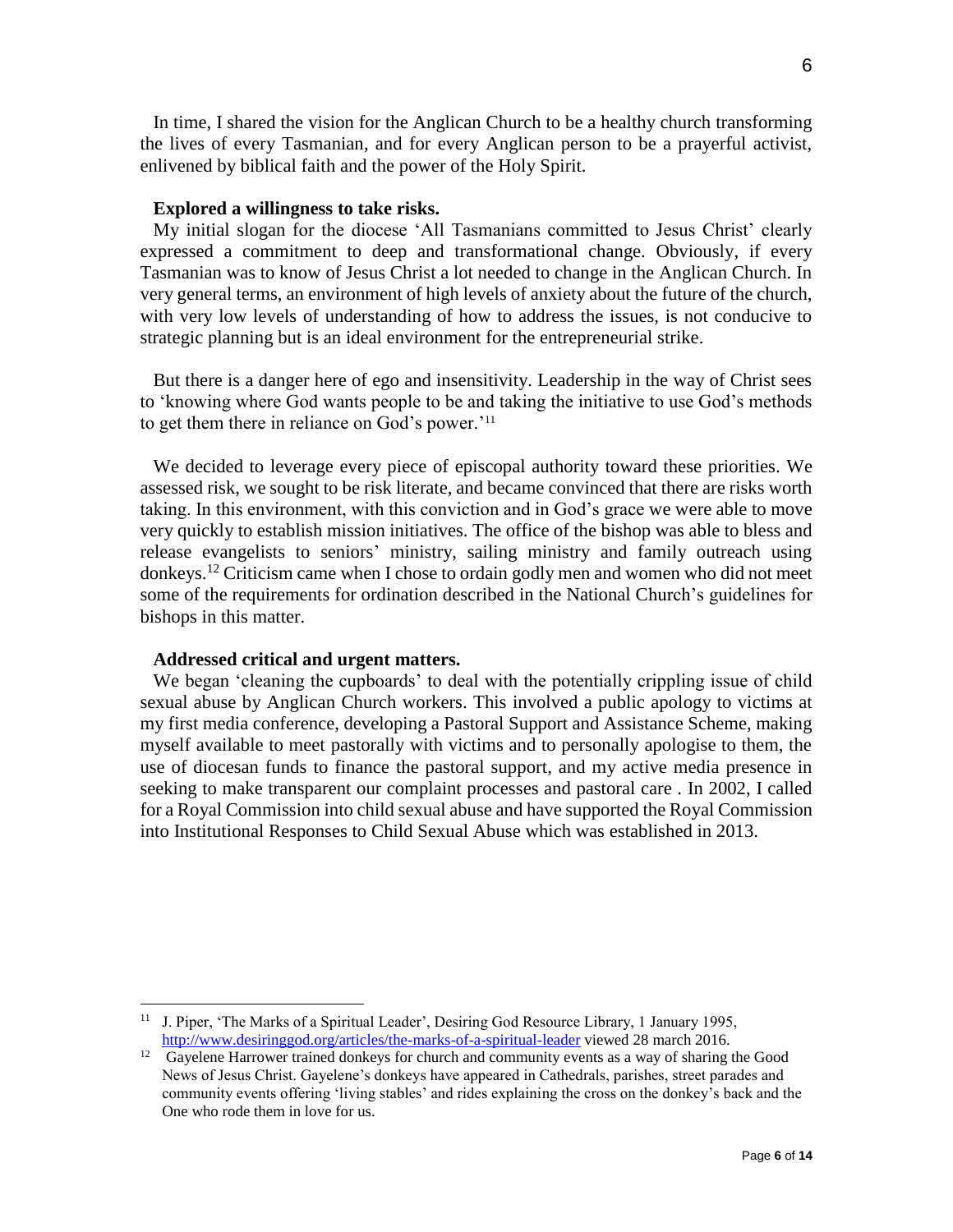#### **Embarked on embedding a missional ecclesiology in diocesan life**.

The diocese had for some time been considering the seminal work of twentieth-century missiologist Roland Allen who said,

St Paul's churches were indigenous churches in the proper sense of the word; and I believe that the secret of their foundation lay in his recognition of the church as a local church (as opposed to our 'national churches') and in his profound belief and trust in the Holy Spirit indwelling his converts and the churches of which they were members, which enabled him to establish them at once with full authority.<sup>13</sup>

We believed that transformational change could be built on this same trust. Permission giving is a sign of openness to change, and it needed to be a characteristic of our diocese. If the bishop could not trust his clergy and lay leaders, then we were doomed.

The missiology of Roland Allen was foundational to our establishing a pattern of parish life known as Enabler Supported Ministry. Parishes who could no longer afford reasonable levels of stipendiary ministry, yet sustained a heart for ministry and mission in their districts, would be enabled to continue in full ministry. A key concern with this pattern of ministry is the incumbency of the parish. My conclusion was that the only logical place to position the incumbency of a parish in this context was with a team of lay and ordained people. Yes, it is not usual. But I note this in order to illustrate that our context called for new ways of being church. I took a risk with team incumbency. The priority was to sustain the mission of the church rather than institutional guidelines or inherited structures.

#### **Cultivated a permission giving culture**

 $\overline{a}$ 

Based on our Fundamentals and directed to mission, 'permission giving' in the diocese required the bishop to delegate new authorities to rectors. This included the conduct of weddings, funerals, baptisms and worship services in non-consecrated buildings; determinations with regard to the marriage of divorced persons; the development of ecumenical partnerships; the licensing of lay workers; and the use of new liturgies to respectfully reflect the culture of the people to whom we were seeking to minister more fully. This type of change was not easy for some to whom it appeared to be a sure course for chaos and disaster. Recruitment of clergy and lay leadership became, and continues to be, an extremely high priority. Some who simply could not or would not come onboard with the bishop's vision left the diocese or the Anglican Church. We needed to accept these decisions as health-giving for both parties.

In a very mixed and dysfunctional environment, the focus had to be on missiology. There was much that divided us. The hope was that the mission of God would unite us. Within two years, the diocese became the Missionary Diocese of Tasmania, the bishop became the Missionary Bishop, archdeacons became Mission Support Officers, archdeaconries became Mission Networks, the Diocesan Ministry Officer became the Diocesan Mission Enabler, bishop's visits included Mission Conversations, and parish priorities became Mission Action Plans. There is no doubt that we could be accused of overkill, and in many ways we under-delivered; however, no one could say our intention was not clear!

<sup>13</sup> Roland Allen, *Missionary Methods: St Paul's or Ours?*, author's preface to 2nd edn, Eerdmans Publishing Co., Grand Rapids MI, 1962, p. vii.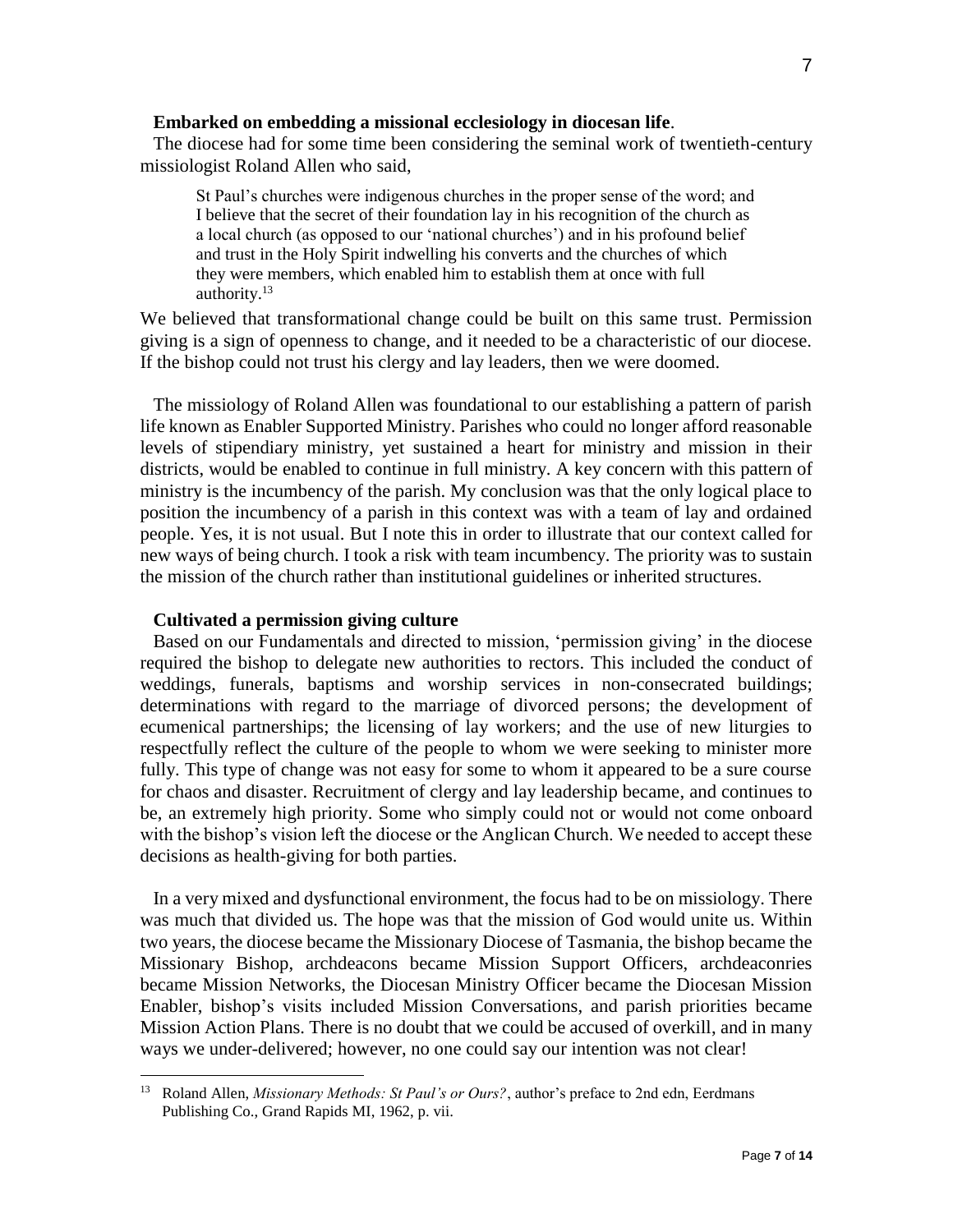#### **Cultivated a missional lexicon and explored its possibilities**

The Mission Conversations became a central strategy in moving the diocese toward deeper levels of understanding. It was a simple idea, really: bring the lay and clerical leadership of clusters of parishes together to talk about mission and their role in the work of God in their patch. Mission was not just for ABM and CMS overseas, but also for us at home in Tasmania.

We found that many Anglicans simply did not have the language of mission and were deeply fearful of evangelism. Many were ashamed of a perceived personal failure to keep their own children and grandchildren in the life of the church. Others were profoundly ashamed of the abusive behaviour of some clergy. Many had lost confidence in the Gospel and the work of God in the world. This church needed to be lovingly re-taught not to be afraid but to trust God and each other. At our mission conversations we would talk about the things that we could see God doing in our lives and in the church. As we told stories we came to understand that God was at work through us in our homes, workplaces, our business practices, sports clubs and serving the community. We also managed to gather a few ideas of how we could get closer to God and to participate in his work in Tasmania.

#### **Reassigned and rebadged traditional roles**.

 $\overline{a}$ 

The appointment of Mission Support Officers began a critical rethink of the role of the bishop's support team. These offices needed to enhance the missional agenda. We decided to move many of the traditional responsibilities for property and management matters from archdeacons to the Registrar. Respected clergy who were previously archdeacons were then released from some of the burden of line-management to focus on supporting local mission. They were given the title of Mission Support Officer. This action was one of the earliest in our intent to reshape and integrate institutional structures to facilitate a 'missionary diocese'.

We aimed to facilitate the consideration of missional priorities at every level within the diocese. For example, a missionary diocese must have a synod that facilitates mission, but the same must apply at every level. We challenged the diocesan council, the ministry council, Anglicare (Tasmania), our schools and our agencies to critically re-examine their missional agenda.

#### **WHAT CAN A BISHOP AND DIOCESAN LEADERSHIP TEAM DO?**

A bishop cannot do all the ministry that needs to be done! A bishop needs a leadership team, and that is illustrated by Paul Cavanough's presence here, this evening.

A bishop's leadership is gained through their team. Shared wisdom, delegation, communication, complementary skills, all are essential. Having said that, of course at the end of the day, the leader bears the responsibility for the team's activities<sup>14</sup>.

<sup>&</sup>lt;sup>14</sup> See for example the Administrator's words at the Installation of the 12<sup>th</sup> Bishop of Tasmania, 19.3.2016: *The Bishop is escorted to the Bishop's Cathedra by the Administrator and the Dean. The Dean says*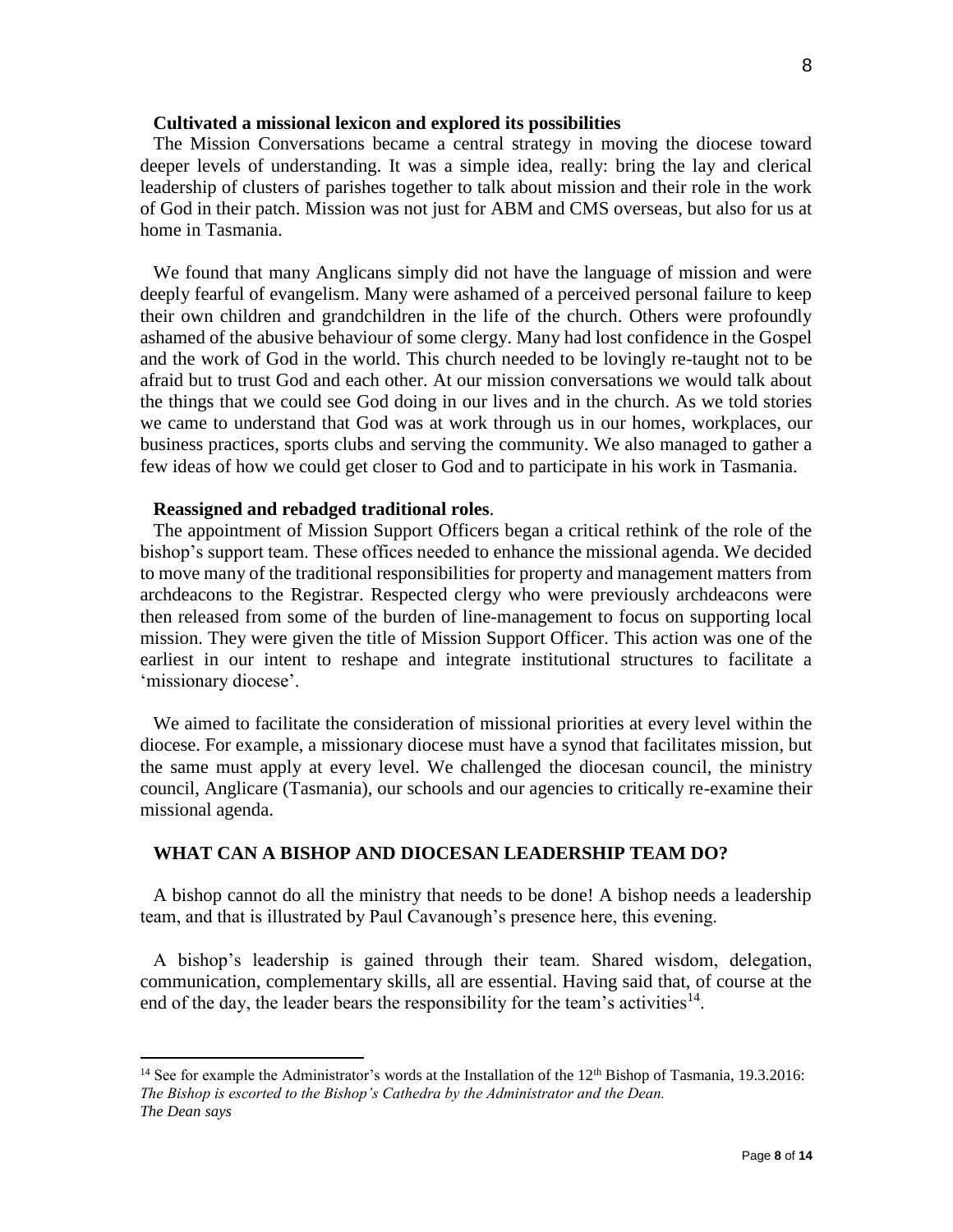#### **Articulate vision, and the principles and messiness of mission**.

As anxiety levels lowered and understanding grew, we were asked to explain our vision for the diocese. People had begun to see that the future might look very different to the past. In 2004 I released my vision for the diocese entitled 'a healthy church … transforming life'.<sup>15</sup> It is important to note that this was not a diocesan vision. We made no attempt to gain diocesan-wide consensus on a vision. It simply would have taken too long. The vision encouraged each parish with seven principles:

We will embark on an ambitious plan to transform the life of the Anglican Church in Tasmania over the coming years. The heart of strategic planning within a church is our relationship with God. Therefore our work is a spiritual process.

Seven principles should guide this work:

- 1. Be faithful to our relationship with God and one another.
- 2. Develop and implement plans at every place of calling and responsibility.
- 3. Examine every aspect (theology, demographics, economics, etc) of our diocesan community and propose plans that reflect these realities.
- 4. Think big and do not be afraid to take risks and ask big and difficult questions. Become risk literate: neither risk averse nor risk indulgent.
- 5. Listen to one another with open minds and un-defending hearts.
- 6. Explore and identify the relationships and resources essential to carrying out our ministries.
- 7. Invite broad and open contributions to the process.<sup>16</sup>

This process was supported by Anglicare (Tasmania) distributing, and the diocese providing training in, the *Mission Action Planning* kit authored by Stuart Robinson (Evangelism Ministries), Cheryl Smith and Michael Wilson (Strategic Ministries, Anglicare). $17$ 

We were encouraged by the reaction to this process. Several parishes developed sophisticated strategic plans. In fact, it became obvious that if we were serious about the Roland Allen principle to recognise the local church as the primary mission agency, then it was not necessary to develop a shared diocesan-wide strategic plan. Instead, we moved

Richard, Bishop in the Church of God, I install you in the Dignity and Chair Episcopal of this Cathedral Church. The Lord preserve your coming in from this time forward and forevermore. Amen *The Administrator taking the Bishop's right hand says* 

Richard, I induct you into the real, actual, and corporeal possession of the Bishopric of Tasmania, and of all its rights, dignities, honours, privileges and responsibilities.

<sup>[</sup>Note: "real, actual, and corporeal possession" are taken to mean the "finances, property and people" pertaining to the office of the Bishop of Tasmania. – clearly a task that cannot be done alone!]

<sup>15</sup> J. Harrower, 'ahealthychurch … transforming life: The Bishop's Vision for the Missionary Diocese of Tasmania', Anglican Church in Tasmania, February 2004, [www.anglicantas.org.au/](http://www.anglicantas.org.au/) .

<sup>16</sup> ibid., p. 22.

<sup>17</sup> Stuart Robinson, Cheryl Smith & Michael Wilson, *Mission Action Planning: The M.A.P. – For Churches and Organisations in the 21st Century*, Anglicare, Evangelism Ministries, Anglican Diocese of Sydney, 2005.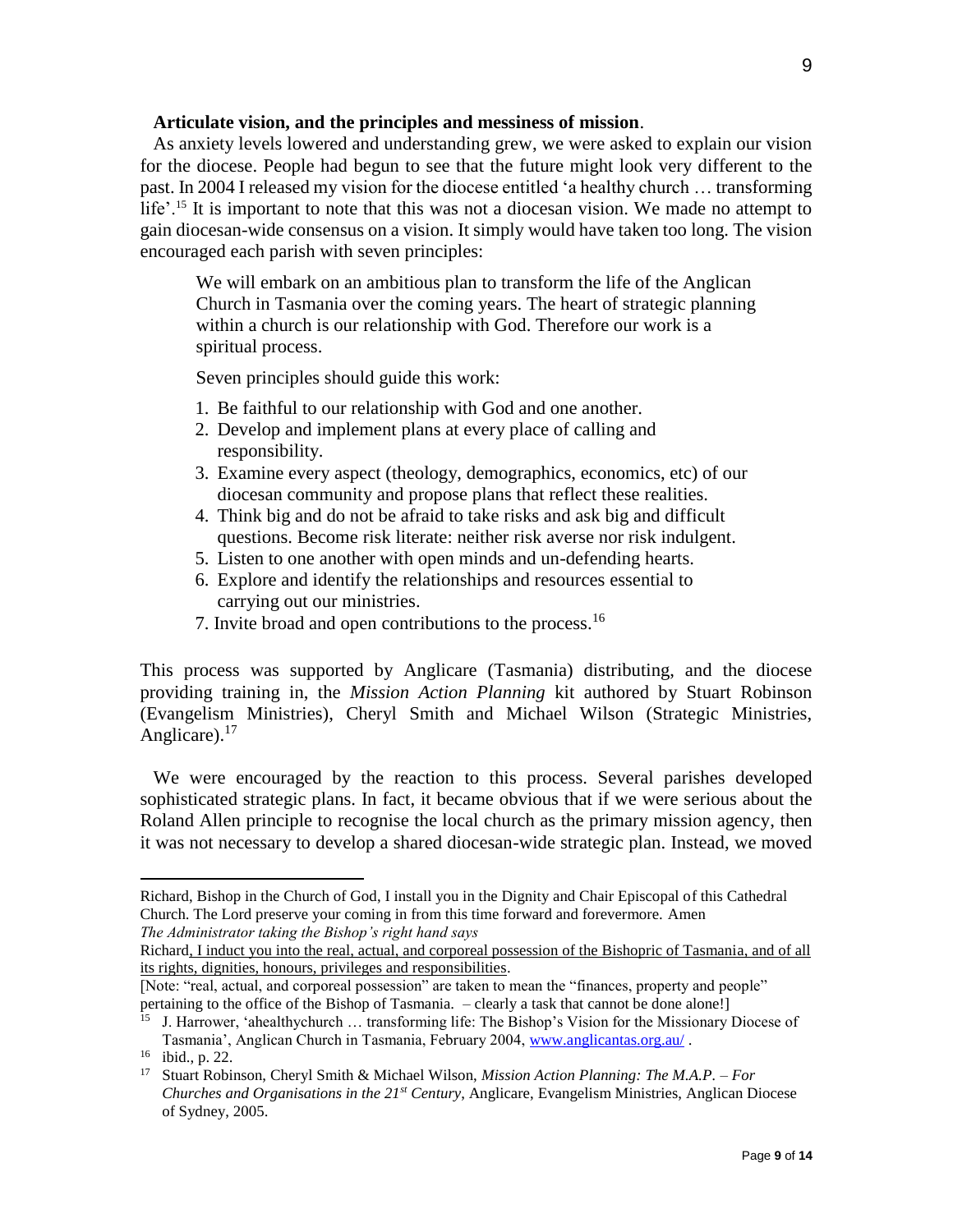to the development of a Diocesan Council Mission Action Plan.<sup>18</sup> This document described the priorities over three years of the bishop's senior team and the diocesan council. The plan described a very significant review of our primary diocesan structures. Pathways have been developed for community ministries and local district projects that with imagination and risk taking can grow alongside or restructure a parish<sup>19</sup>.

Our approach was to continually increase understanding and lower anxiety levels. As these two goals are achieved, we will have an environment which is much more conducive to significant change. We have often run a long way ahead of the capacity of individual parishes to respond. There has been tension and debate, but significant change has occurred.

#### **Build trust**

 $\overline{a}$ 

At my ordination in 2000, as an episcopal (pastoral) staff was given to me, the Primate said, "John, receive this staff as a sign of your pastoral office. Be to the flock of Christ a shepherd, and not a wolf. Encourage the faithful, support the weak, heal the sick, bind up the broken, restore the outcast, seek the lost."<sup>20</sup> The symbol and exhortation provide a reminder of the vital role the Bishop has in nurturing and sustaining healthy relationships. Where there is trust, so much can be achieved. And, never forget, trust means votes on the floor of synod!

Healthy relationships are to characterize the life of the Body of Christ. The bishop is responsible for building health and trust. Initially that trust may be won by the bishop, but with encouragement it will transfer to people and parishes. Building trust means spending time with people in their lives and ministries: travel, telephone, correspondence, teaching and dare I say it, social media and meetings!

#### **Release resources to the margins**.

We have not underestimated the difficulty of transforming local parishes. At times we have been extremely exasperated with what we have felt to be a very slow pace of change, and this has been most frustrating in the light of our hope to develop many 'fresh expressions' of our life together. In the light of these experiences, we felt that we had to find a new way to develop these ministries in Tasmania. In what has become known as 'The Imagine Project'<sup>21</sup> we found a way in 2008 to establish diocesan-based rather than parish-based fresh expressions. The Bush Church Aid Society of Australia (BCA) continues as a mission partner in this and many other projects throughout Tasmania.

The Imagine Project was a three-year trial involving three local mission projects under the supervision of specially consecrated and commissioned bishops: a missioner bishop for projects and training, and another for stewardship. The ordination as a bishop of the CEO

<sup>&</sup>lt;sup>18</sup> 'Mission Action Plan July 2008', Missionary Diocese of Tasmania[, http://ww.anglicantas.org.au/map/](http://ww.anglicantas.org.au/map/). <sup>19</sup> These possibilities have been formalized in the Diocese's Parish Administration Ordinance, [http://www.anglicantas.org.au/assets/Parish\\_Administration\\_Ordinance\\_1995\\_as\\_amended\\_at\\_Synod\\_2014.pdf](http://www.anglicantas.org.au/assets/Parish_Administration_Ordinance_1995_as_amended_at_Synod_2014.pdf) 

<sup>&</sup>lt;sup>20</sup> 'The Ordination of Bishops', A Prayer Book for Australia, Broughton Publishing, 1995, p.806.

<sup>&</sup>lt;sup>21</sup> This is a reference to Ephesians 3:20, '[Our God] who  $\ldots$  is able to accomplish abundantly far more than all we could ask or imagine …'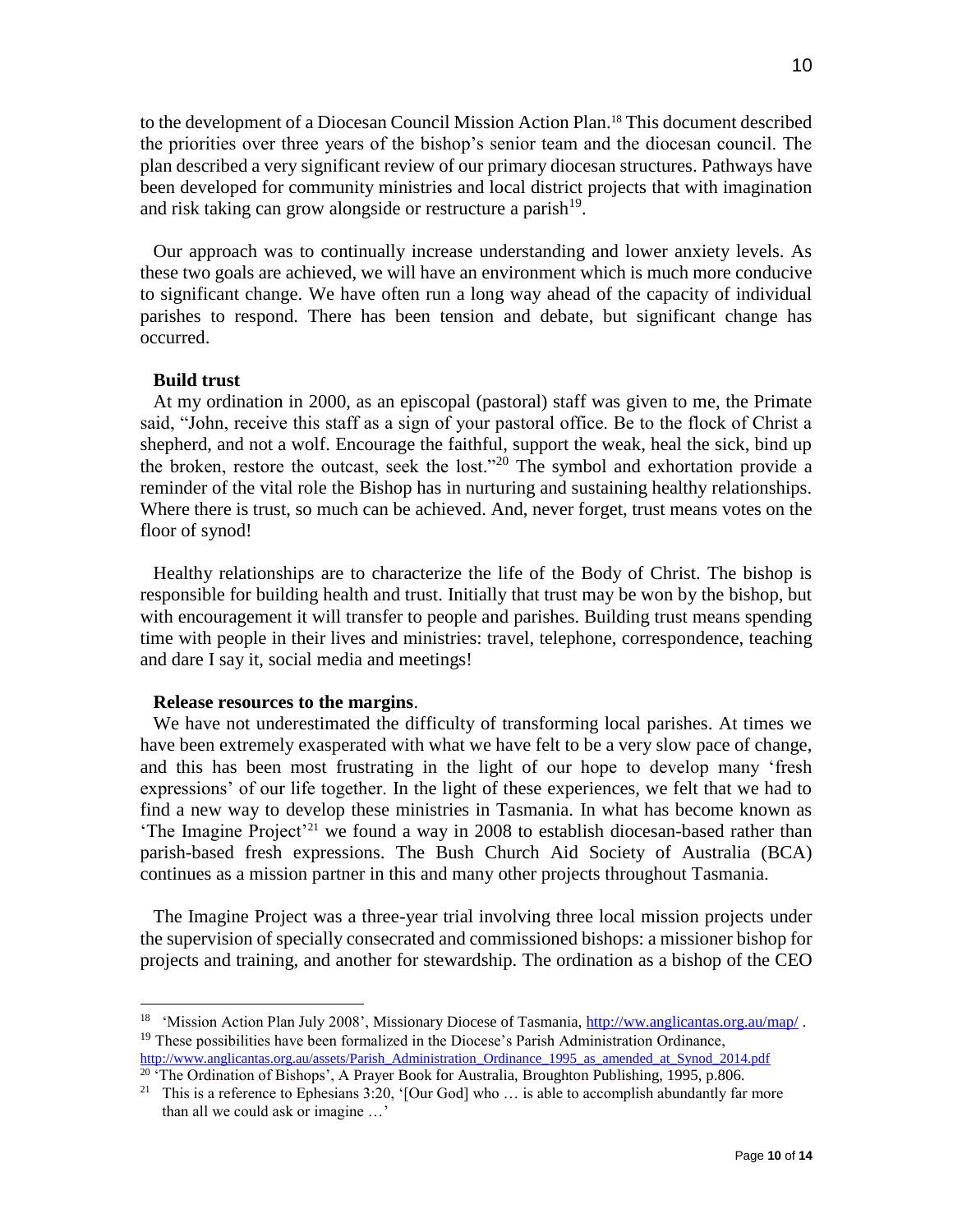of Anglicare Tasmania enhanced its connection to mission and affirmed it as a ministry of the Anglican Church. The appointment of missioner bishops appeared to be an extraordinary step by many. However, we believe that it was absolutely necessary for us to rediscover the primary missional or apostolic role of a bishop in the life of the church.

#### **Monitor the pace of change**.

Monitoring the mood or climate of the diocese has been essential in adjusting the pace of change. Our aim has been to lower levels of anxiety and raise the levels of understanding to the point at which it is possible to undertake significant strategic planning. However, it is essential to lead the diocese knowing its reality. We refused to take the 'she'll be right approach', or worse still, to hyper-spiritualise our situation by not balancing faith with appropriate action. As mentioned earlier, we were able to move very quickly to establish mission initiatives and this necessitated careful ongoing monitoring.

## **Review Performance**.

Within Australian Anglican polity, the diocesan bishop has fewer direct powers, other than persuasive influence, than people expect. In a State like Tasmania the role of the Anglican Bishop is very public and is expected to take a lead in public policy. However, it is possible, and very effective, to stimulate change through modelling key principles. By way of example, communication is essential to performance. Do we know what we are doing and why? Do other people know? How can we review, if we don't know what we set out to achieve? My experience is that improved communication invariably emerges from performance reviews of organisations and individuals. My regular email newsletter and early commitment to blogging, Facebook and Twitter, all arose out of feedback from my ministry reviews.

I undertook a number of externally conducted ministry reviews during my time as Bishop of Tasmania. The key recommendations of these reviews were made known to ordained and lay leaders. Each of the senior staff undertook similar reviews. As a result, we believe that we have slowly built a healthy culture of review within the diocese. Not all are comfortable with a formal process, but we discuss issues of continuous ministry review and professional development. We have undertaken reviews of ministries that we have developed, and in particular, enabler-supported ministry.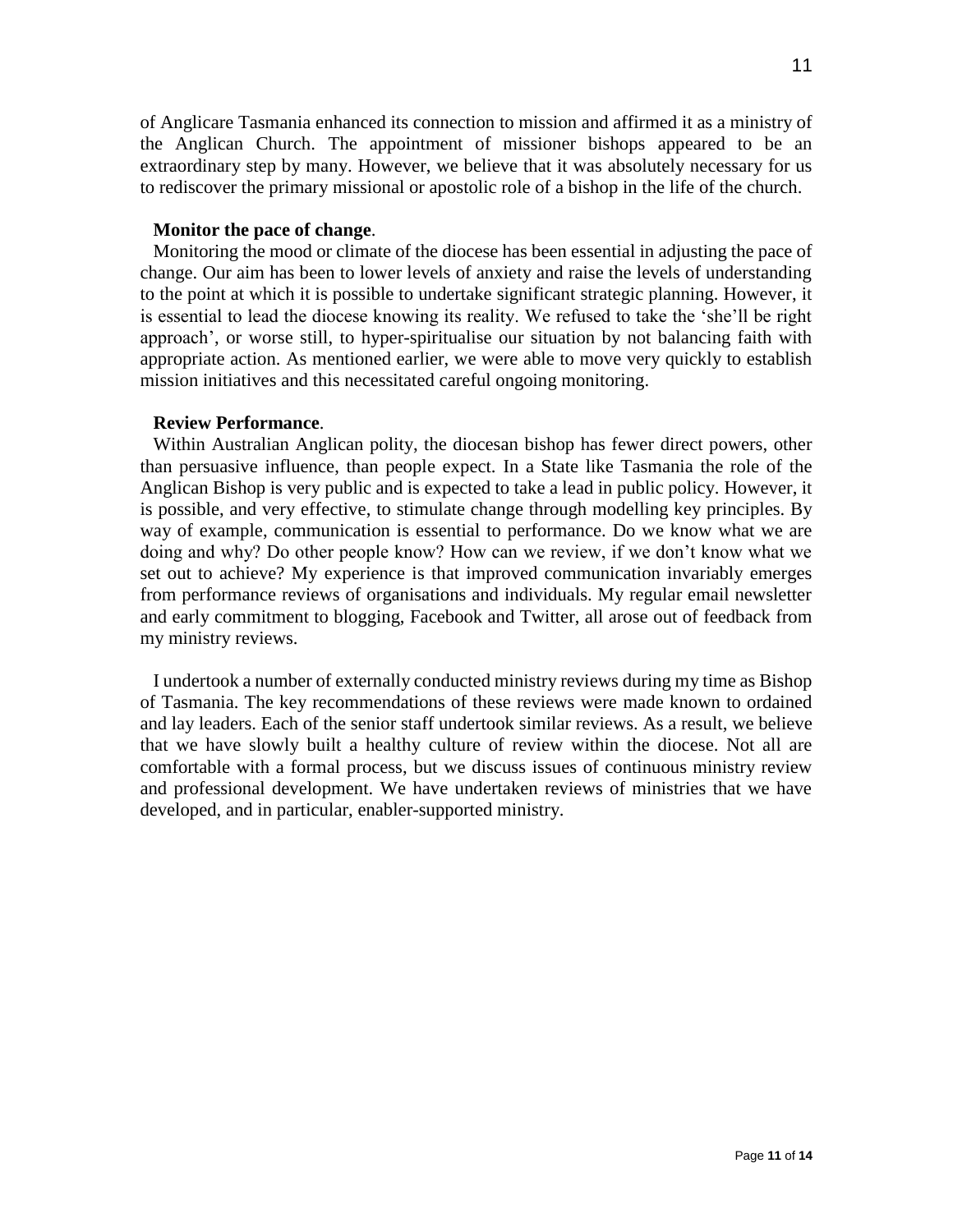#### **SOME THINGS WE LEARNED**

- 1) Not everything works the way we had trusted it would work.
- 2) It's hard to grow 'the new' alongside 'the old'
- 3) The people of God are uplifted when they pray together.
- 4) Leadership is costly. I recall my wife's reflection, 'Underneath the mitre lies a crown of thorns'. The saying well sums up the cost of episcopal leadership.
- 5) Team ministry builds people and projects. God's people working in Ephesians 4 mode and with Galatians 5 character, bring much blessing.
- 6) Partnerships build mission: Anglicare Tas, BCA
- 7) Train and release all the people of God to be 'in Christ, in Tasmania': in their homes, with families and friends, in business ethics, in sports and community clubs, in the workplace, around the BBQ and in their Christian communities.
- 8) Communicate.
- 9) Fix what is broken.
- 10) Engage society with the Good News of Jesus by word and deed: Christians loving their neighbours, participating in public debate about euthanasia, asylum seekers, etc, serving the local community – Australians are interested these days in deed rather than word.
- 11) Release the evangelists.
- 12) Reshape structure and roles.
- 13) God is faithful: Keep going. There are risks to be taken.

## **IN CONCLUSION: SOME THINGS WE COMMEND**

#### **Christ at the centre: Mobilizing the people of God for missionary discipleship**.

In a conversation with the Archbishop of York, John Sentamu, we asked, "What can a bishop do?" The Archbishop responded enthusiastically, "Tell the people about Jesus!" The way of Jesus Christ must be embedded in the life of each and every Anglican in Australia. The exhortation rings out, "You are in Christ, be Christ to one another!" Relationships built on respect, servanthood and the fruit of the Spirit, build trust in one another and foster a greater willingness to trust God. This is crucial to building a healthy church which in turn is privileged by the Holy Spirit to participate in transforming lives into the image of Christ.

Do we Anglicans live fully in Christ?

When we are in Christ thoroughly, deliberately and consistently, the Anglican Church in Australia will be what it is called to be, 'in Christ, in Australia'. Christians in their family life, workplace, recreation clubs and community groups living fully in Christ. Australians are interested in what they see lived.

Do we Anglicans live what we speak?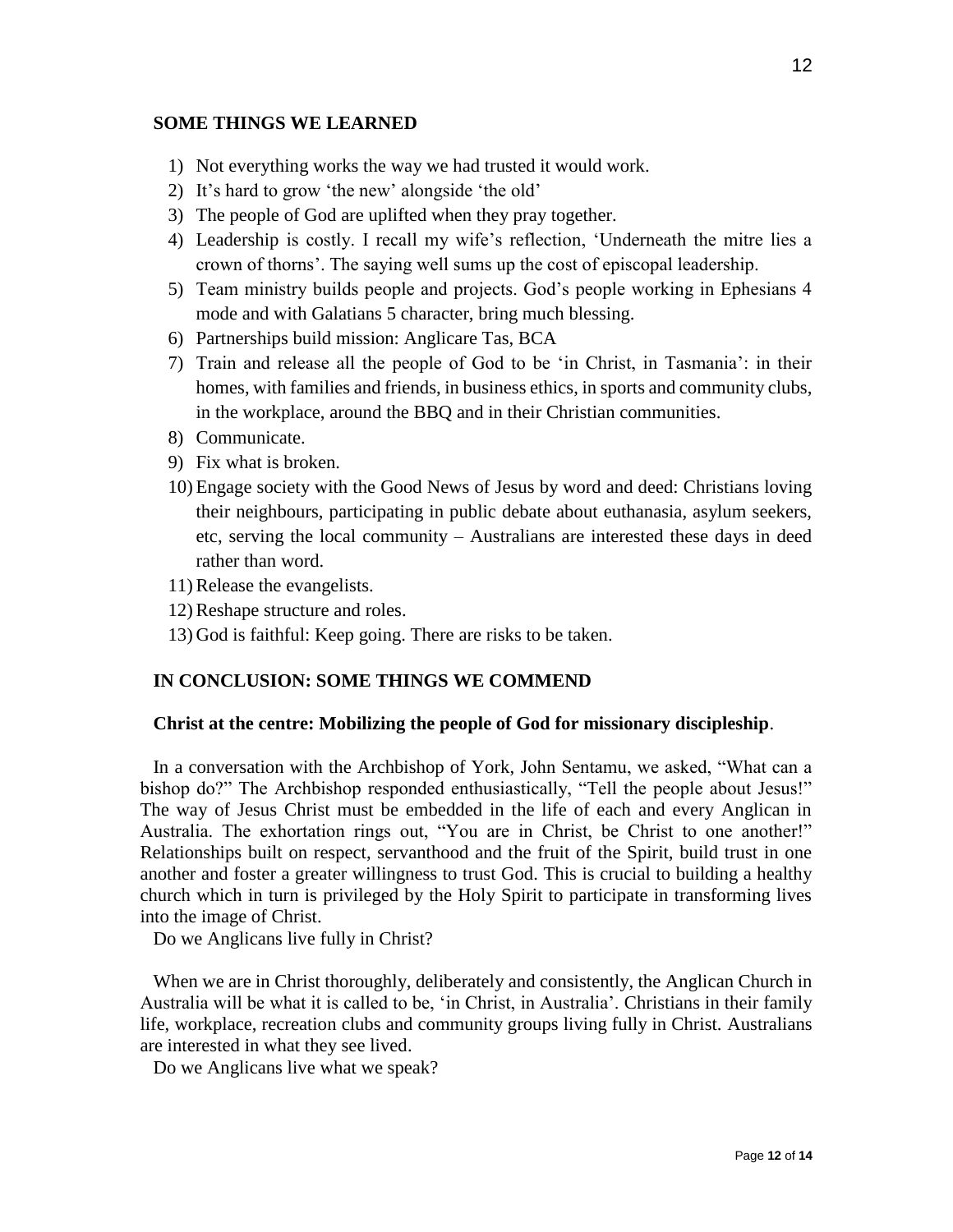#### **Bible soaked: Teach God's people**

We encouraged Anglicans to take people with them to places where the Bible is honoured and taught: Bible forums, Ministry Conferences, CMS Summer Conference and the Bishop's Teaching Workshops. We partnered with BCA for writing online lectionary resources, and partnered with Moore and Ridley Colleges in developing a Diocesan Certificate in Ministry. We determined that through one-on-one ministry, letters, blogs and public engagements, we would be a Bible soaked people.

Do we Anglicans have the Bible, the Word of God, in our hearts and on our lips?

#### **A Church in Society**

#### a. Walking with the broken.

The sexual abuse of children by Anglican Church workers in Tasmania was a scandal that in many ways overwhelmed us in the years, 2001-2005. Despite legal and financial counsel to the contrary, I gave an apology to victims of child sexual abuse, initiated a pastoral response, including financial assistance to survivors of abuse. After announcing this pastoral response, I recall a reporter shoving a microphone at me and stating aggressively, "So Bishop, you will be responsible for bankrupting the Church?" I replied, "I may be responsible for bankrupting the Church, but I will not be responsible for bankrupting the Gospel of Christ." The reporter looked puzzled, turned and walked away. The exchange was never reported.

Yes, it did cost the Anglican Church of Tasmania significant resources to administer this pastoral response, but Jesus' way is the way of humble service. The Anglican Church of Tasmania took the path, the great risk, of perhaps bankrupting the institution of the Diocese of Tasmania. But in taking the risk, the Anglican Church of Tasmania walked the way of Christ. We thank God for his wisdom and grace in guiding that difficult step.

Will we Anglicans continue to take difficult steps?

#### b. Modelling engagement with social issues.

Jesus calls us to be salt and light in the society in which he has placed us. A bishop has the opportunity to present a Christian perspective on community issues. While the primary aim is to influence public debate and opinion; the modelling of constructive Christian conversation on controversial issues is significant. Christian and non-Christian people appreciated this engagement: not that all agreed with the views expressed! Anglicans were equipped with materials through the Bishop's blog, Diocesan website and social media.

We are called to communicate the Good News of Jesus. Our experience is that the traditional print and online media are of decreasing utility. Why? At a meeting in the board room of a major media outlet, I asked the Managing Director what the company saw as their contribution to the social capital of Tasmania. The answer, following a significantly long silence, "We have shareholders." So sad: dollars beat society's health.

For us Anglicans, are there power holders who are preventing us from getting on with God's mission?